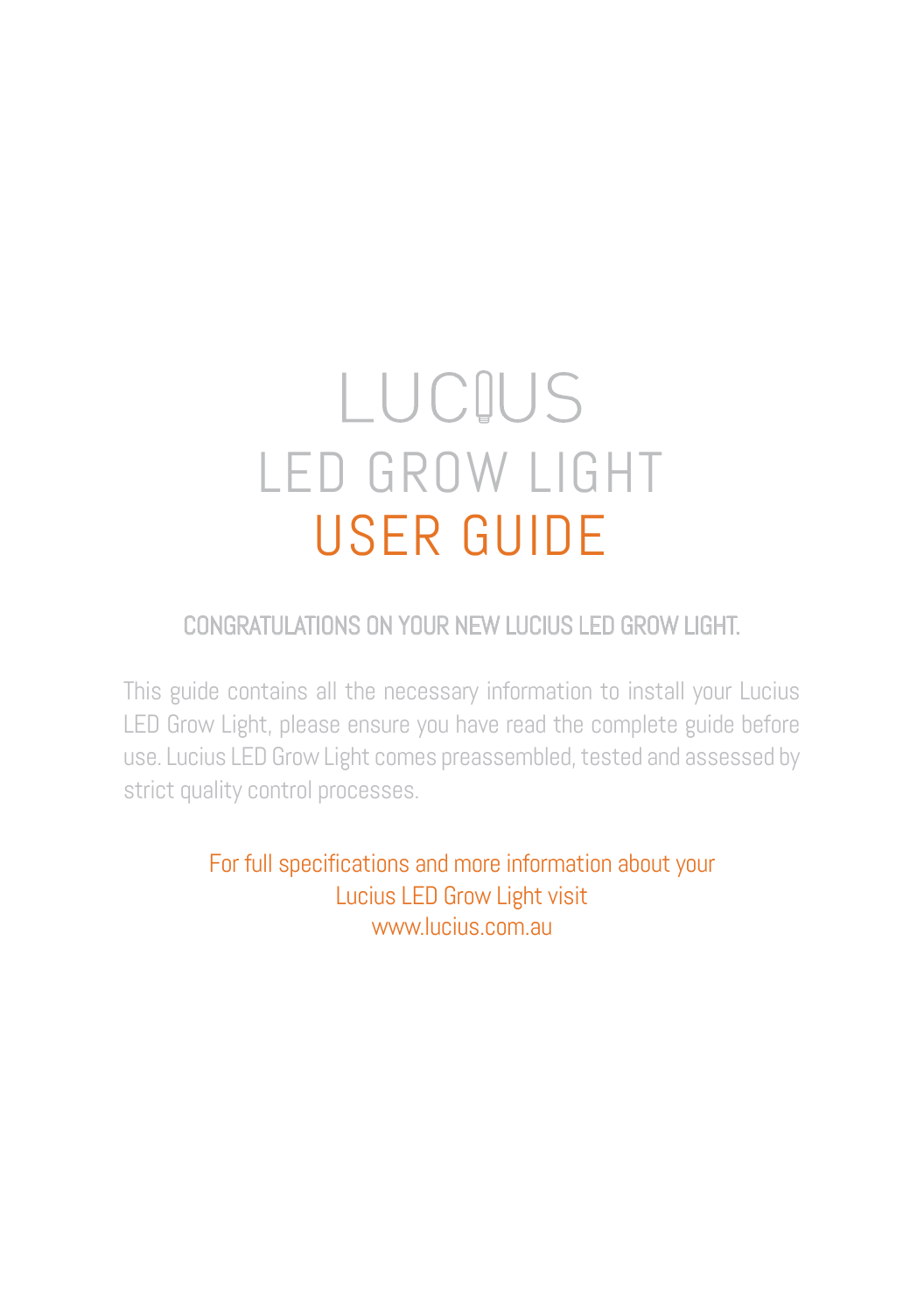# $\rightarrow$  Components



## $\rightarrow$  Hanging



 $\rightarrow$  Installation

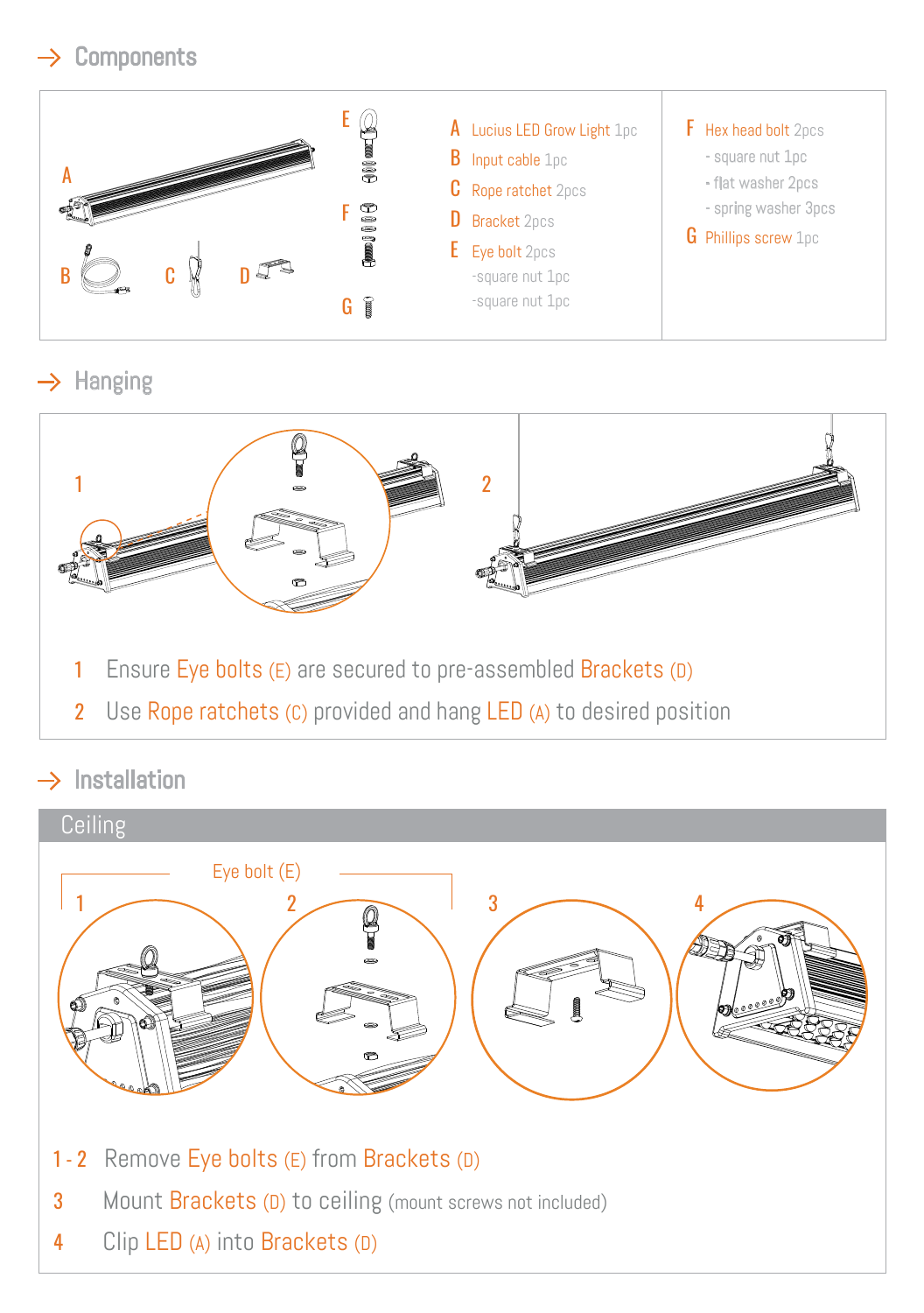

- 1 4 Remove Eye bolts (E) and replace them with Hex head bolts (F)
- 5 Slide Brackets (D) into strut

Note: Do not remove brackets when changing bolts.

For full specifications and more information about your Lucius LED Grow Light visit www.lucius.com.au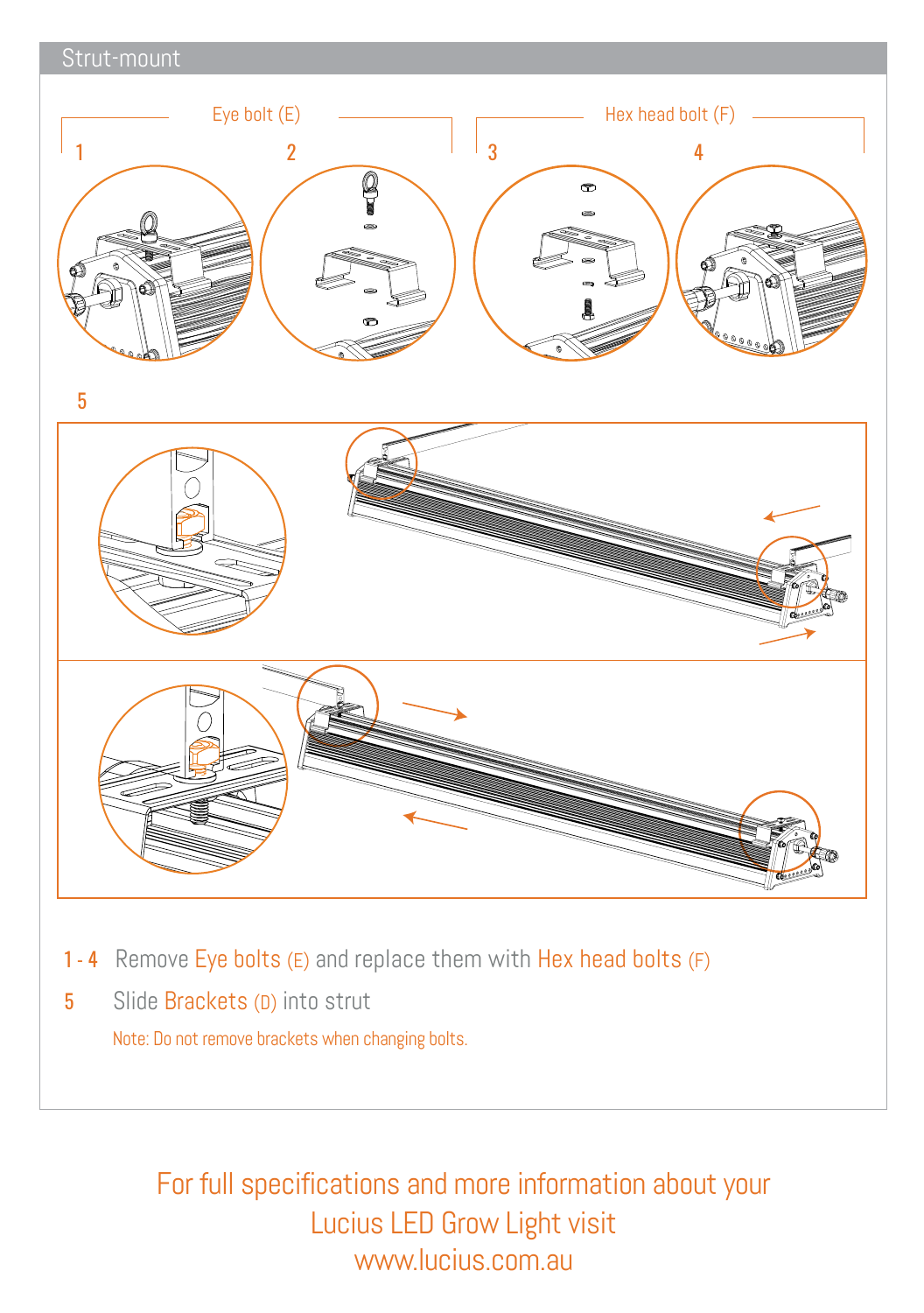#### Rotation bracket (sold separately)



Note: The LED angle can be adjusted with the rotation lock, simply loosen screws,adjust angle and secure

when desired position is achieved.

#### $\rightarrow$  Start up



#### $\rightarrow$  Caution

It is recommended to keep Lucius LED's at least 75cm/2'6" away from young plants as they are sensitive to intense light.

### $\rightarrow$  Warranty

Contact your retailer for warranty claims and support.